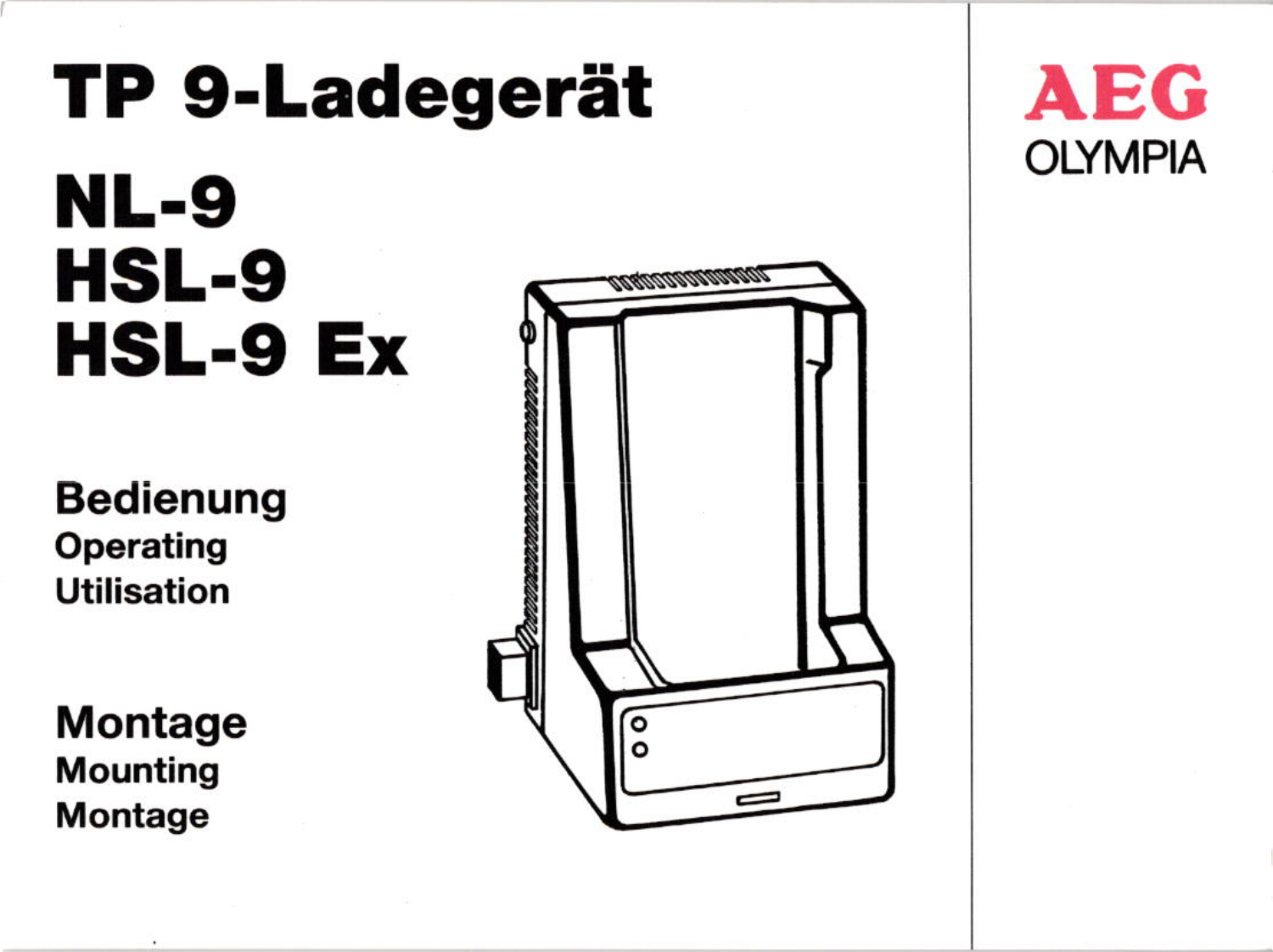- Steckeinsatz für Netzkabel Plug insert for mains lead Fiche pour câble d'alimentation
- 2 Ladekontrollampe Charging control lamp Lampe de contrôle
- 3) Ladeschluß-Anzeige Charaing-end indication Indicateur de chargement
- 4 Ladefach Charging compartment Compartiment de chargement
- (5) Buchseneinsatz zur Aneinanderreihung Socket insert for connection in series Douille pour combinaison

#### Achtung:

Es dürfen nur bis zu maximal 10 Ladegeräte zusammengeschaltet werden, da andemfalls die Durchschleifung der Netzspannung eine Überlastung der Buchsen/Stecker zur Folge haben könnte

Die feste Montage von zusammengeschalteten Ladegeräten ist aus Gründen der elektrischen Sicherheit zwingend vorgeschrieben. Zu diesem Zweck sind entsprechende Klammern beigefügt.

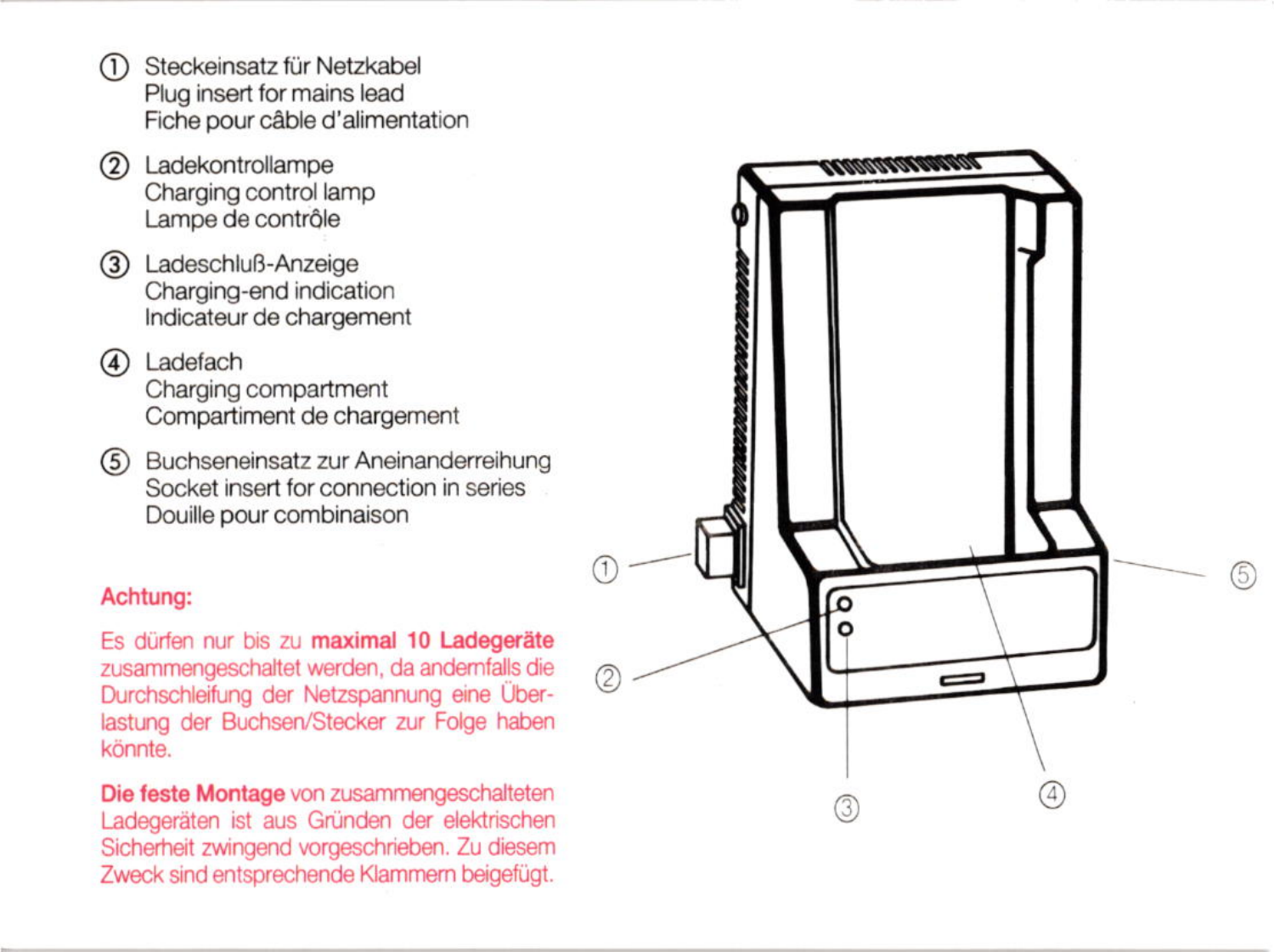# lnhaltsverzeichnis

| 1 Allgemeines<br>3                             |  |
|------------------------------------------------|--|
| 2 Bedienung<br>$\overline{4}$                  |  |
| $\overline{4}$<br>2.1 Aufgabe des Ladegerätes. |  |
| 2.2 Einsatzvoraussetzungen 5                   |  |
| 2.3 Die Batterie<br>6                          |  |
| 2.4 Laden einer Batterie 11                    |  |
| 2.5 Funktionsstörung 14                        |  |
| 2.6 Fehlertabelle 15                           |  |
|                                                |  |
| 3 Montage 18                                   |  |
| 3.1 Wahl des Montageortes 19                   |  |
| 3.2 Tischmontage 20                            |  |
| 3.3 Wandmontage 21                             |  |
| 3.4 Versorgungsspannung 22                     |  |
| 3.5 Anschlußleitung ALG 22                     |  |

- 4 Technische Daten . . . . 23
- 5 Kurzbedienungsanleitung (als Anhang zum Abtrennen)

# Table of contents

| 3              | 3<br>General                                 |
|----------------|----------------------------------------------|
| $\overline{4}$ | $\overline{4}$<br>Operation                  |
| $\overline{4}$ | Purpose of the charger 4                     |
| 5              | Premisses for use 5                          |
| 6              | The battery $\ldots \ldots \ldots \ldots 6$  |
| 11             | Charging a battery $\ldots \ldots \ldots$ 11 |
| 14             | Malfunction 14                               |
| 15             | Fault table 16                               |
| 18             | Mounting 18                                  |
| 19             | Selection of mounting place 19               |
| 20             | Table-top mounting $\ldots \ldots \ldots$ 20 |
| 21             | Wall mounting 21                             |
| 22             | Supply voltage 22                            |

Connecting lead ALG . . . . . . 22 Technical data . . . . . . . . 24

Short operating instructions (as appendix for separation)

### Sommaire

| 3              | Généralités 3                          |
|----------------|----------------------------------------|
| $\overline{4}$ | Commande 4                             |
| $\overline{4}$ | Fonction du chargeur<br>$\overline{4}$ |
| 5              | Conditions d'utilisation<br>5          |
| 6              | La batterie<br>6                       |
| 11             | Charge d'une batterie 11               |
| 14             | Perturbations fonctionnelles 14        |
| 16             | Tableau des perturbations 17           |
|                |                                        |
| 18             | <b>Montage</b> 18                      |
| 19             | Choix du lieu d'implantation 19        |
| 20             | Montage sur établi 20                  |
| 21             | Montage mural 21                       |
| 22             | Tension d'alimentation 22              |
| 22             | Câble d'alimentation ALG 22            |
| 24             | Caractéristiques techniques 24         |

(à séparer pour accrocher au mur)

1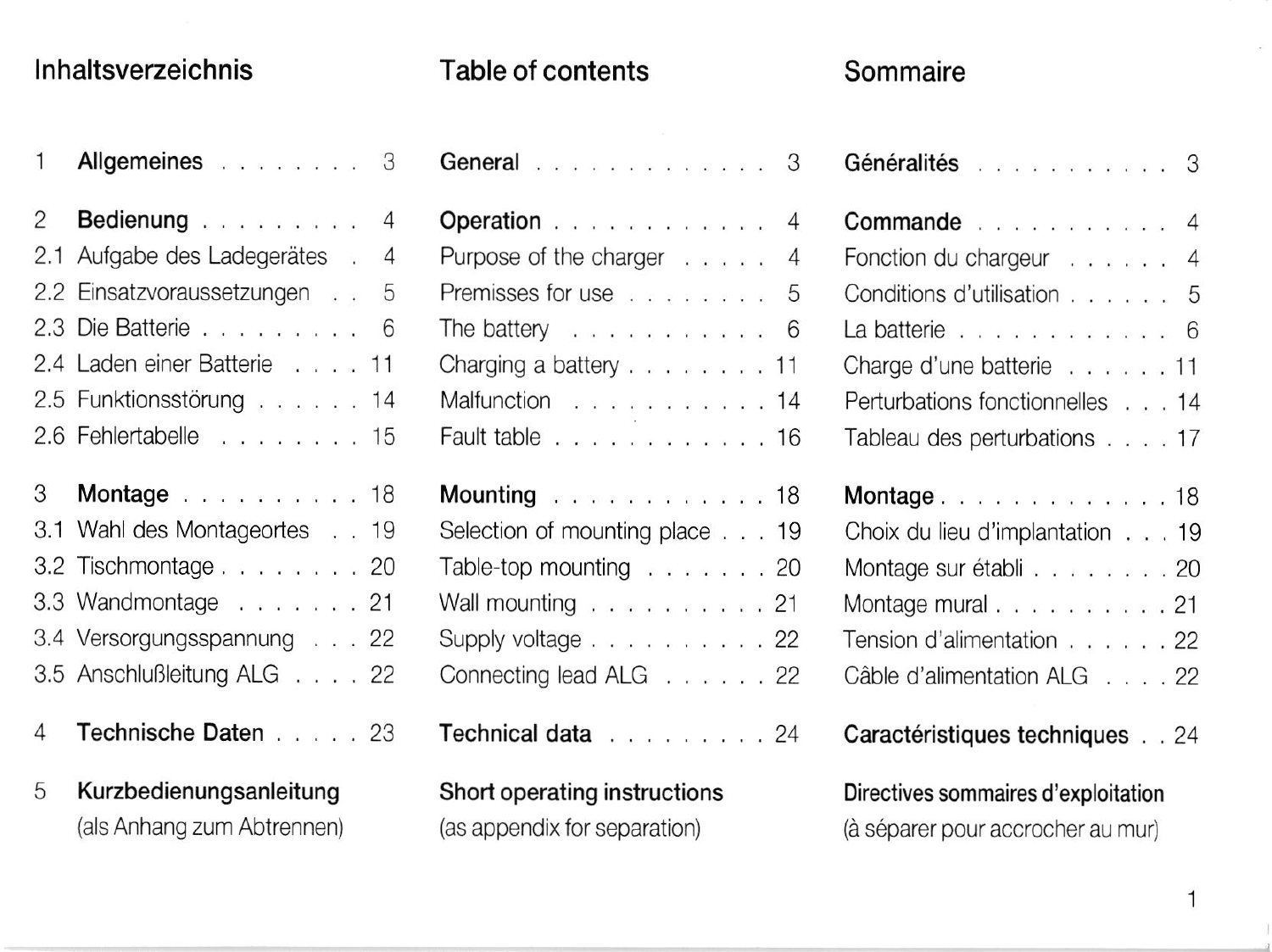